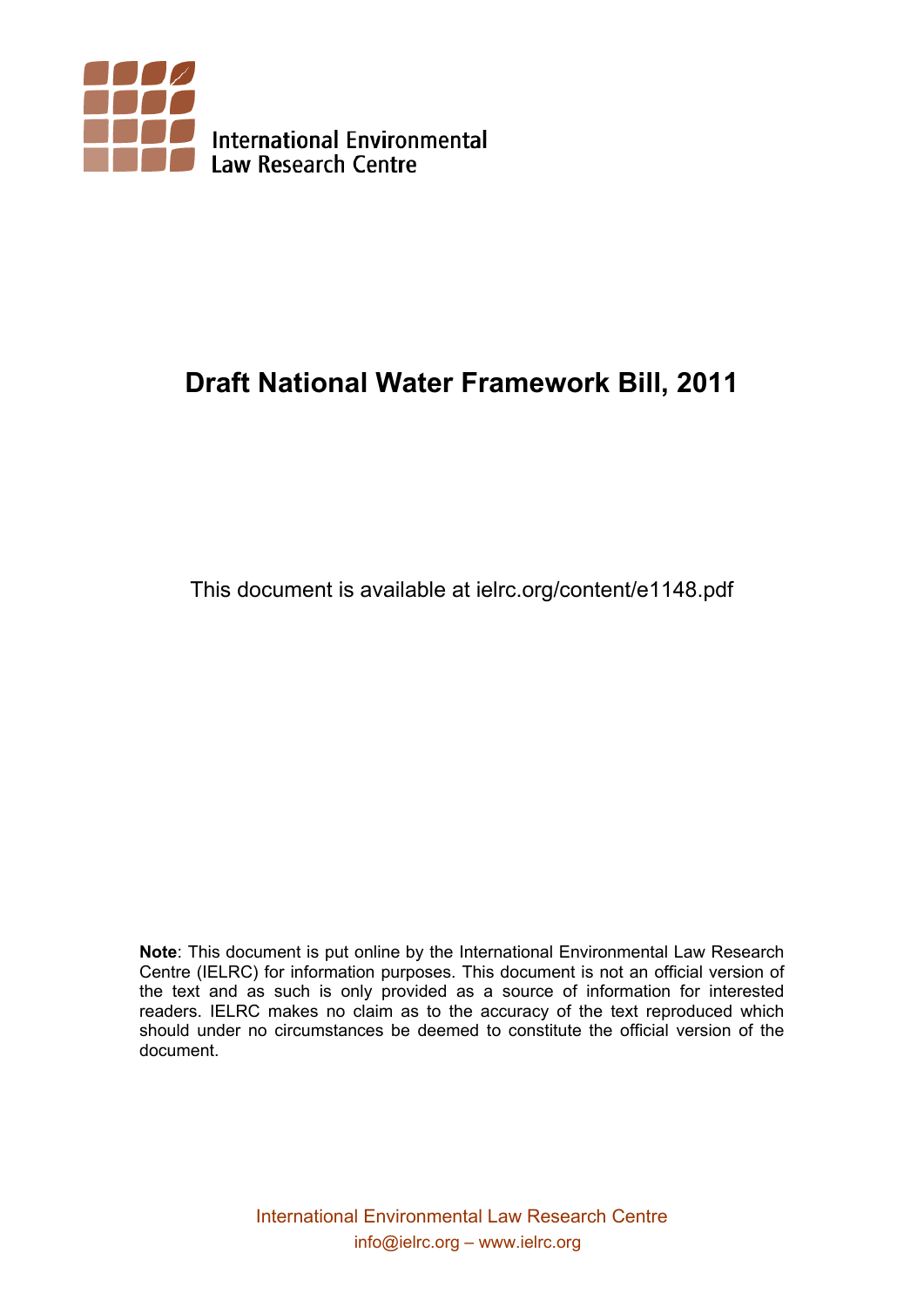# **ANNEXURE 3**

# **DRAFT NATIONAL WATER FRAMEWORK BILL**

AN ACT to provide a broad overarching national legal framework of general principles on water as a vital and stressed natural resource, under which legislation and executive action on water at all levels of governance, as also water-use and actions relating to water by citizens, their associations and voluntary agencies, public and private institutions and bodies corporate of all kinds, can take place, and for matters connected therewith.

WHEREAS water is essential for the sustenance of life in all its forms; an integral part of the ecological system, sustaining and being sustained by it; a basic requirement for livelihoods; a cleaning agent; a necessary input for economic activity such as agriculture, industry, and commerce; a means of transportation; a means of recreation; an inseparable part of a people's landscape, society, history and culture; and in many cultures a sacred substance, being venerated in some as a divinity;

AND WHEREAS water in all its forms constitutes a hydrological unity, so that human interventions in any one form are likely to have effects on others;

AND WHEREAS water is a finite substance in nature, the same quantum circulating through the hydrological cycle for millennia; and water used for any purpose returns as waste or sewage or residue or effluent, often in unusable form, and sometimes contaminating water sources;

AND WHEREAS freshwater is coming under increasing pressure because of the growth of human population and the processes of urbanisation and economic growth, leading to overuse/depletion, abuse, waste, scarcity, conflicts, pollution, and overall unsustainability of the resource itself and of the ecological system of which it is a part;

AND WHEREAS there are many different perceptions of and perspectives on water among people, States and groups, leading to divergences in approach, policy, doctrine, principle, law and institutional arrangements;

AND WHEREAS having regard to the foregoing it is desirable that there should be a broad national consensus on certain general approaches, concerns, directions, and principles, while leaving room for differences from State to State and from locality to locality, so as to bring about the prudent, wise, equitable, socially just, conflict-free, efficient, and sustainable use of water for a number of purposes;

Be it enacted by Parliament in the \_\_\_\_\_\_\_ year of the Republic of India as follows:-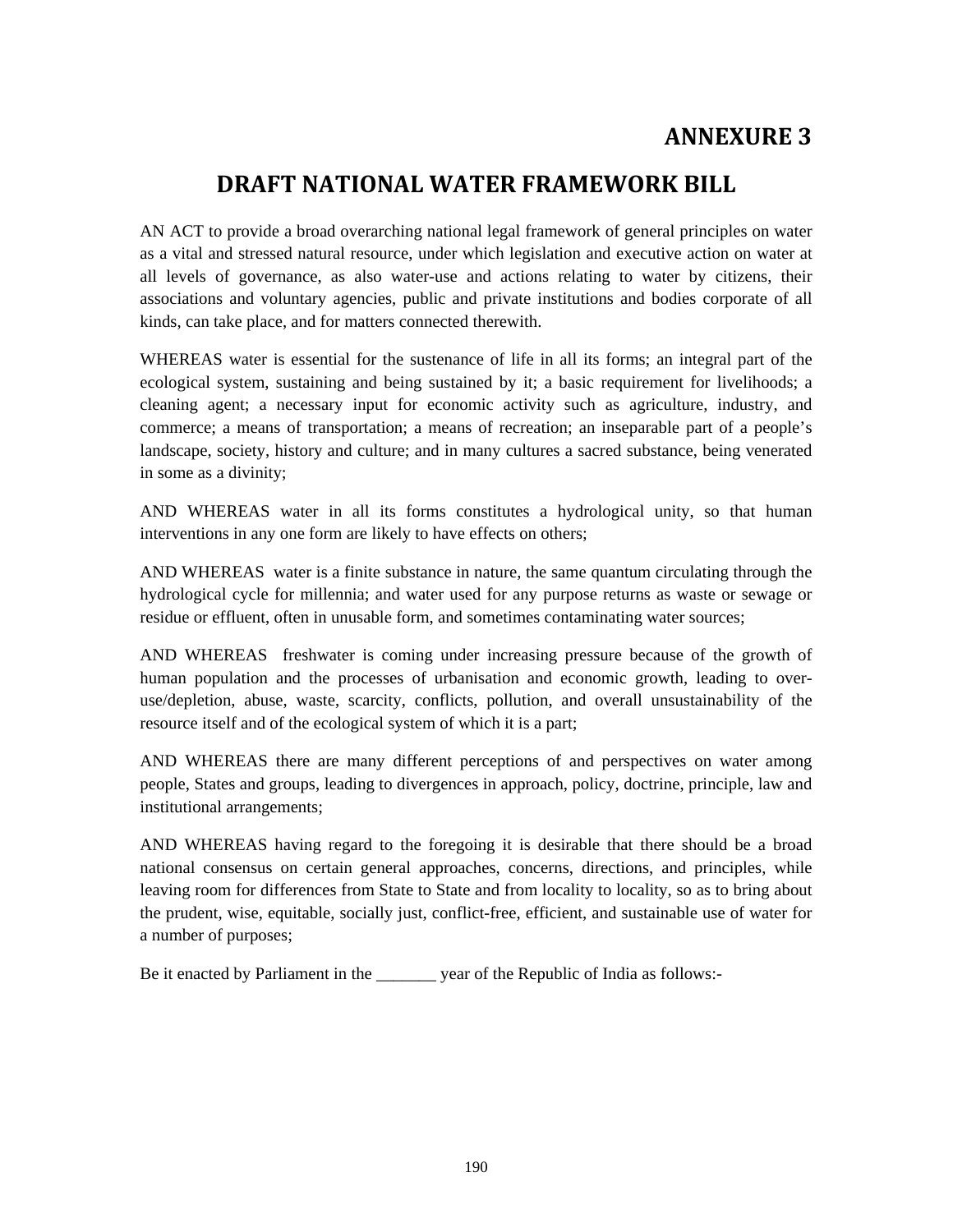#### **1. Short Title, Extent and Commencement**

(1) This Act may be called the National Water Framework Act  $(1 - \frac{43}{2})$ .

(2) It applies in the first instance to the whole of the States of \_\_\_\_\_\_\_\_\_ and the Union Territories; and it shall apply to such other States as adopt this Act by resolution passed in that behalf under clause (1) of Article 252 of the Constitution.

(3) It shall come into force, at once in the States of and in the Union territories, and on the date of adoption in any other State which adopts this Act under clause (1) of Article 252 of the Constitution.

# **2. Definitions**

In this Act, unless the context otherwise requires,

"aquifer" means a subsurface layer or layers of geological strata of sufficient porosity and permeability able to hold or transmit water;

"basin State" means a State the territory of which includes any portion of a river basin;

"catchment", in relation to a river or stream or water body, means the area, the water from which, in the natural course, flows into that river or stream or water body;

"common pool resource" means a natural resource which, by its nature, is such that it is available for use by all the members of a village or other group or community, without exclusions of any kind, and the use of which by any individual or group diminishes the availability for others;

"common property resource" means a resource owned in common by a village or group or community, as distinguished from private ownership or ownership by the state;

"consultative" means "in consultation with the people or the community";

"corporatisation" means the conversion of a government body or agency into a company or corporation;

"full cost recovery pricing" or "full economic pricing" means pricing a good or service so as to recover all the costs, direct and indirect, including both Operation and Maintenance costs and capital-related costs, involved in the production and/or supply of that good or service, without any concession or subsidisation or under-pricing of any kind;

"good water quality status" means water quality conforming to such standards as may be prescribed for the purpose;

'groundwater' means water which exists below the ground surface in the zone of saturation and can be extracted through wells or any other means or emerges as springs and base flows in streams and rivers;

1

<sup>43</sup> Year of enactment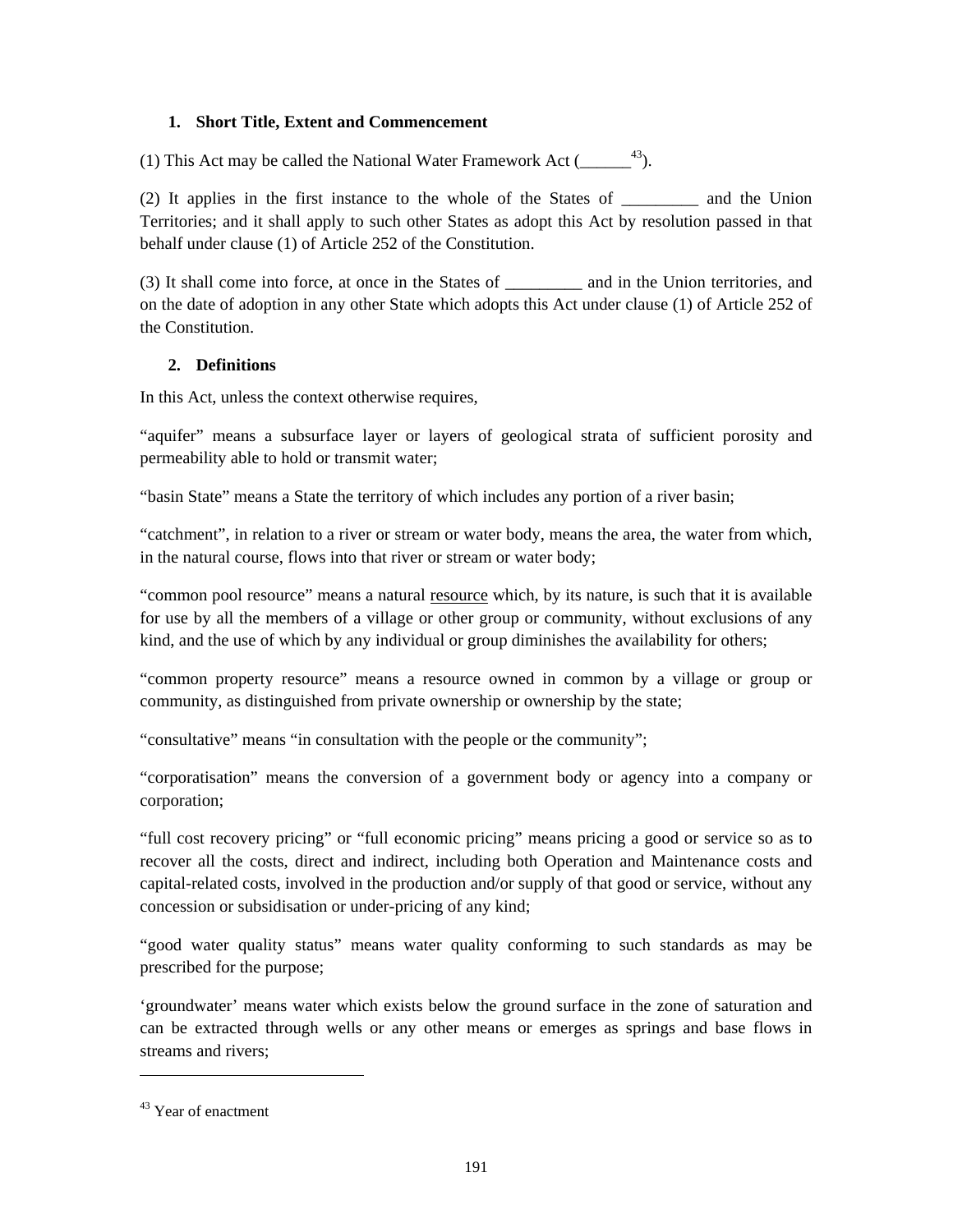"hydrological cycle" means the water cycle from precipitation, through surface runoff or the retention of water in the atmosphere or soil, or seepage or percolation underground, on to evaporation from land and sea or evapo-transpiration from plants, back to precipitation;

"hydrological unity" means the unity constituted by water in all its forms including rainfall, snowfall, snow on mountains, glaciers, atmospheric or soil moisture, groundwater, lakes, ponds and other surface water bodies, rivers and streams, and wetlands;

"livelihood" means an activity or occupation or employment including self-employment that provides sustenance to an individual or family;

"participatory" means "involving the active association and involvement of the people or the community in policy-formulation, project-planning or implementation, or activity, scheme, programme, project or institutional arrangements of any kind";

"precautionary principle" means the principle that advocates the adoption of a cautious approach, including anticipatory preventive or mitigatory action, towards an activity that holds the possibility of causing harm to human beings or the environment, even if that possibility is not fully established scientifically, with the onus of proving that there will be no such harm resting on the proposer of the activity;

"prescribed" means "prescribed by rules made under this Act, or, in the case of water quality standards, under the Water (Prevention and Control of Pollution) Act 1974";

 "privatisation" means the transfer of a government body or institution or a public enterprise to private ownership, or the transfer of a governmental or public sector activity to a private body;

"public trust" means the doctrine that the state holds natural resources in trust for the community;

"river basin" means the total area within which whatever precipitation or runoff occurs will, except for evaporation, evapotranspiration and seepage into the ground, eventually find its way to the river or one of its tributaries;

"State" with a capital 'S' means a State in the Indian Union;

"state" with a lower case 's' means state in the abstract, e.g., state as distinguished from society;

"state at all levels" means the state at the three levels envisaged in the Constitution, namely, the Union, the States and the local level of panchayati raj institutions and nagarpalikas;

"sustainable use" or "sustainability" means the kind and level of use of water or other natural resource that ensures the continued availability of that resource for the present and future generations, without depletion or deterioration or dysfunctionality, and the continued healthy functioning of the related ecological system;

"water as commodity" means water considered as a substance or object that can be traded, bought or sold;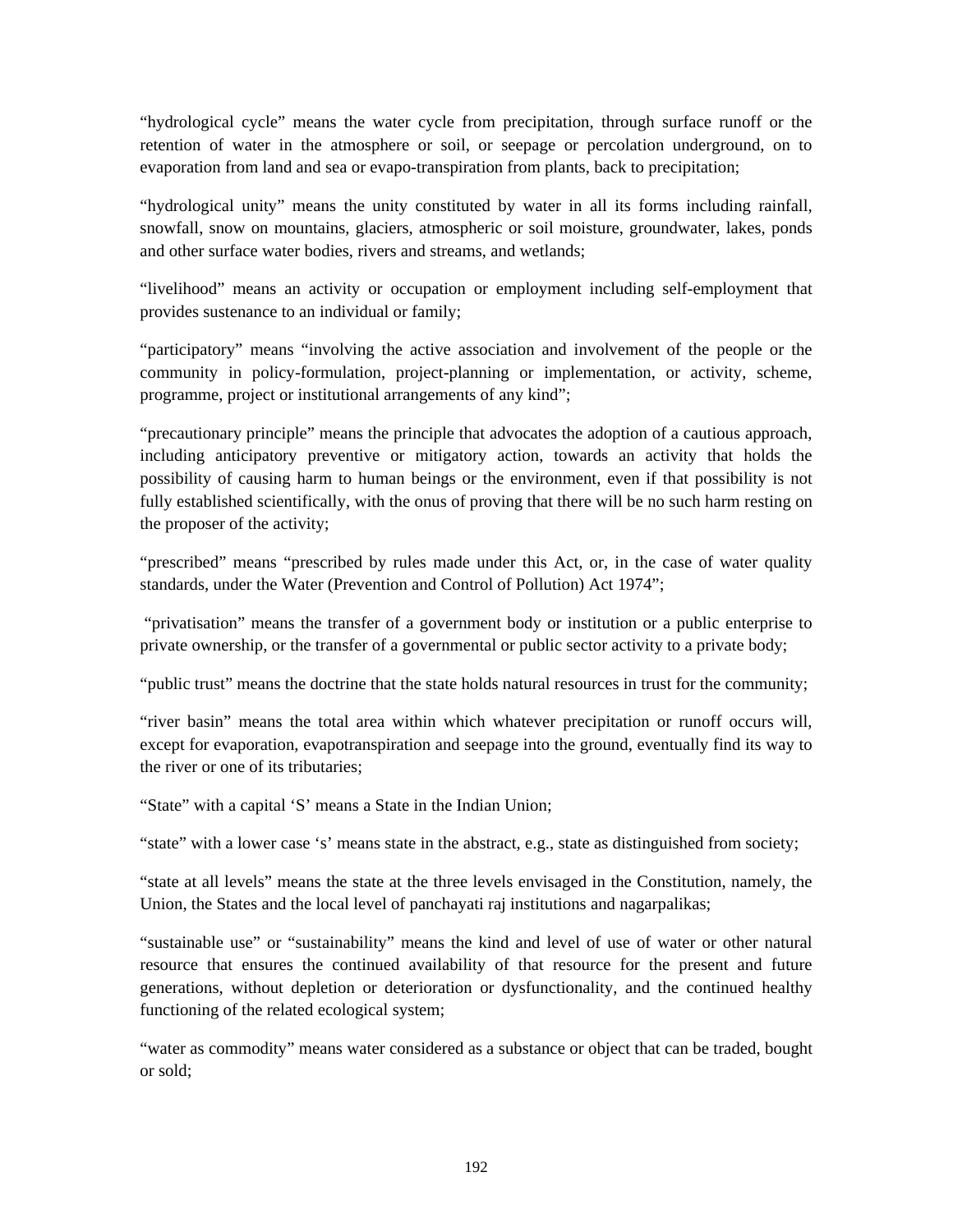"water as economic good" means water considered as a good that is scarce in relation to wants and needs, can be put to alternative uses, and has an opportunity cost or exchange or marketable value in some uses;

"water as social good" means water used for certain common or social or general purposes and not for the benefit of particular individuals or groups, for instance water for use in public hospitals or public educational institutions or public parks and gardens, or for municipal purposes such as firefighting or street-washing;

"water footprint" means the total volume of water used direct or in the form of goods and services embodying water, by an individual or community or country as a whole, or by an industry or business in its production or other commercial activity;

"water for life" means the water required for human survival, including drinking, cooking, bathing, personal hygiene, sanitation, and related personal or domestic uses, with an addition for women's special needs; as also the water required for survival by livestock and other animals and birds, and by wildlife;

"water-harvesting" means capturing and conserving rainwater or retarding run-off locally through various small-scale structures either for the direct use of the stored waters or for re-charging groundwater aquifers;

"watershed" means the ridge or line of high land separating two areas such that rainwater falling on one side of the line drains on that side and cannot pass to the other side; by extension, the area bounded by the ridge; generally used to denote a small local area bounded by low ridges, but sometimes also a large area bounded by high hills, including a river-basin; and

"wildlife" means wildlife as defined in The Wildlife (Protection) Act 1972.

# **3. Water: Heritage, Ecology, Equity**

(1) (a) Water is a common natural heritage of humanity and shall be used, protected and preserved as such.

(b) It shall be the duty of the state at all levels, the citizens, and all categories of water-users, to protect, preserve and conserve all water sources, and pass them on to the next generation.

(2) (a) Rivers, water bodies, aquifers and wetlands shall be recognised as ecological systems in themselves and as parts of larger ecological systems, and protected from over-use/depletion, abuse, pollution/ contamination, and degradation.

(b) There shall be minimum interference in existing natural river flows; in the natural state of water bodies and wetlands; and in flood-plains and river-beds which shall be recognised as integral parts of the rivers themselves.

(c) Rivers shall be protected from construction on their flood-plains and sand-mining on their beds.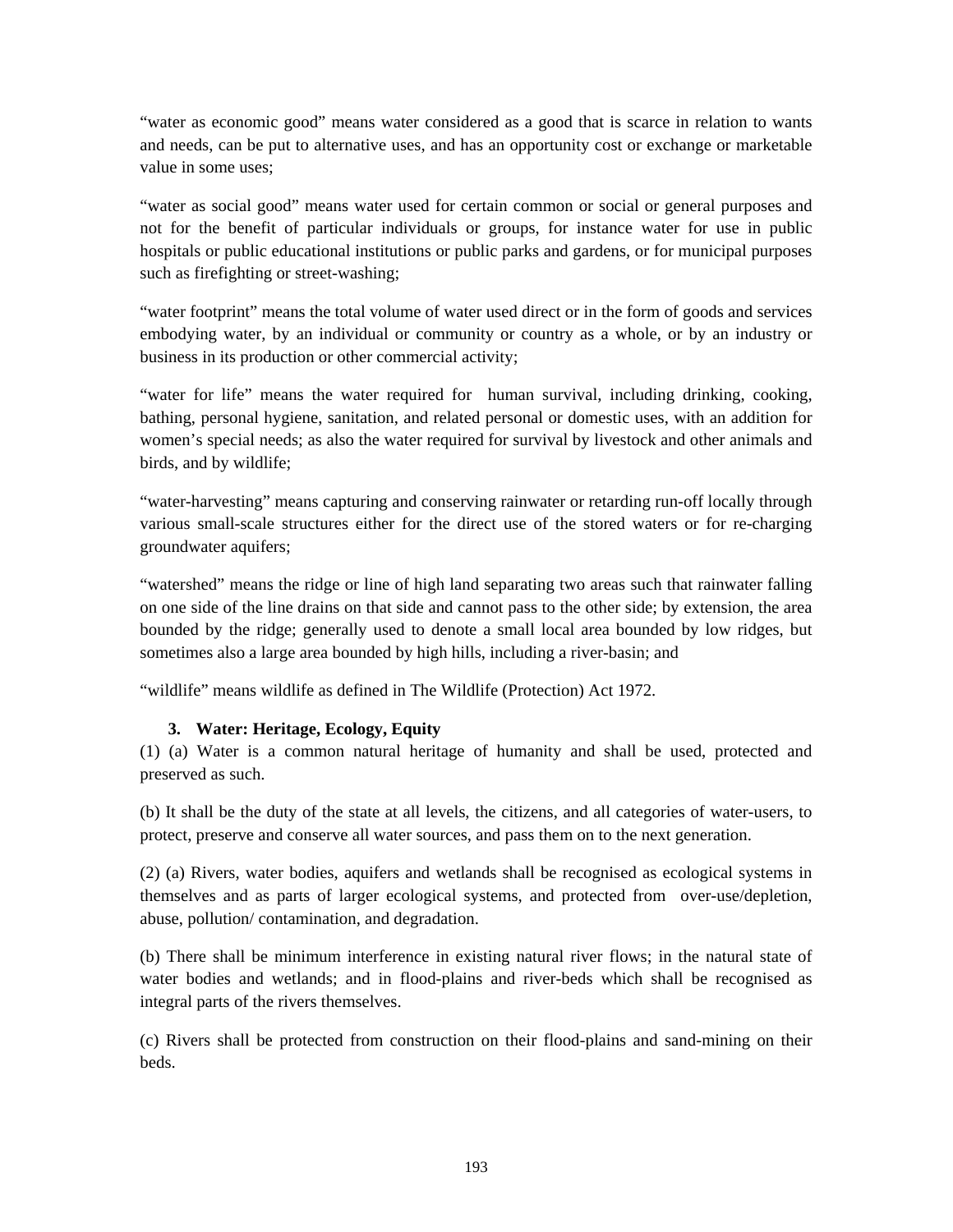(d) Where river-flows, water bodies, aquifers, wetlands, flood-plains or river-beds have already been interfered with, efforts shall be made to stop further interference, and reverse the adverse impact of interferences already made, to the utmost extent possible.

 (e) The disposal of waste and discharge of pollutants and contaminants into rivers, water bodies and wetlands shall be minimised quickly, and stopped as early as possible.

(3) (a) As water is part of the ecological system and is dependent on its healthy functioning, the protection and preservation of the integrity of that system, its regenerative and assimilative potential, and its ability to provide water, shall have overriding primacy in all policy and action relating to water.

(b) The principle of sustainable use shall govern all categories of water use.

(4) Water shall be recognised as a bounty of nature to be shared by humanity with all other forms of life, with fellow humans of one's own and other groups, villages, States and countries, and with future generations.

(5) Ecological considerations, social justice and equity shall be the prime principles governing water policy, plans and management, having regard to the essentiality of water for life, its importance for livelihoods and economic activity, and its proneness to become the subject of conflict.

# **4. Water as Sustainer of Life**

(1) Water in its primary aspect as a sustainer of life shall take precedence over water in any other aspect.

(2) Other uses of water, such as agricultural, industrial, commercial, and others, though important, shall not be such as to jeopardise or diminish the role of water as sustainer of life.

#### **5. Water as Common Pool Resource**

Notwithstanding anything contained in any other law, water, that is to say, water in its natural form, such as river, stream, spring, natural surface-water body, aquifer and wetland, is neither state property nor private property but a common pool resource of the community to be managed by the community or by the state for the community.

#### **6. Water as Public Trust**

(1) The state shall hold water in public trust for the people. It shall exercise its legislative and executive powers in relation to water in the capacity of trustee for the people.

(2) The ultimate responsibility of the state as public trustee shall remain even if some of the functions of the state in relation to water are entrusted to any agency, public or private or joint.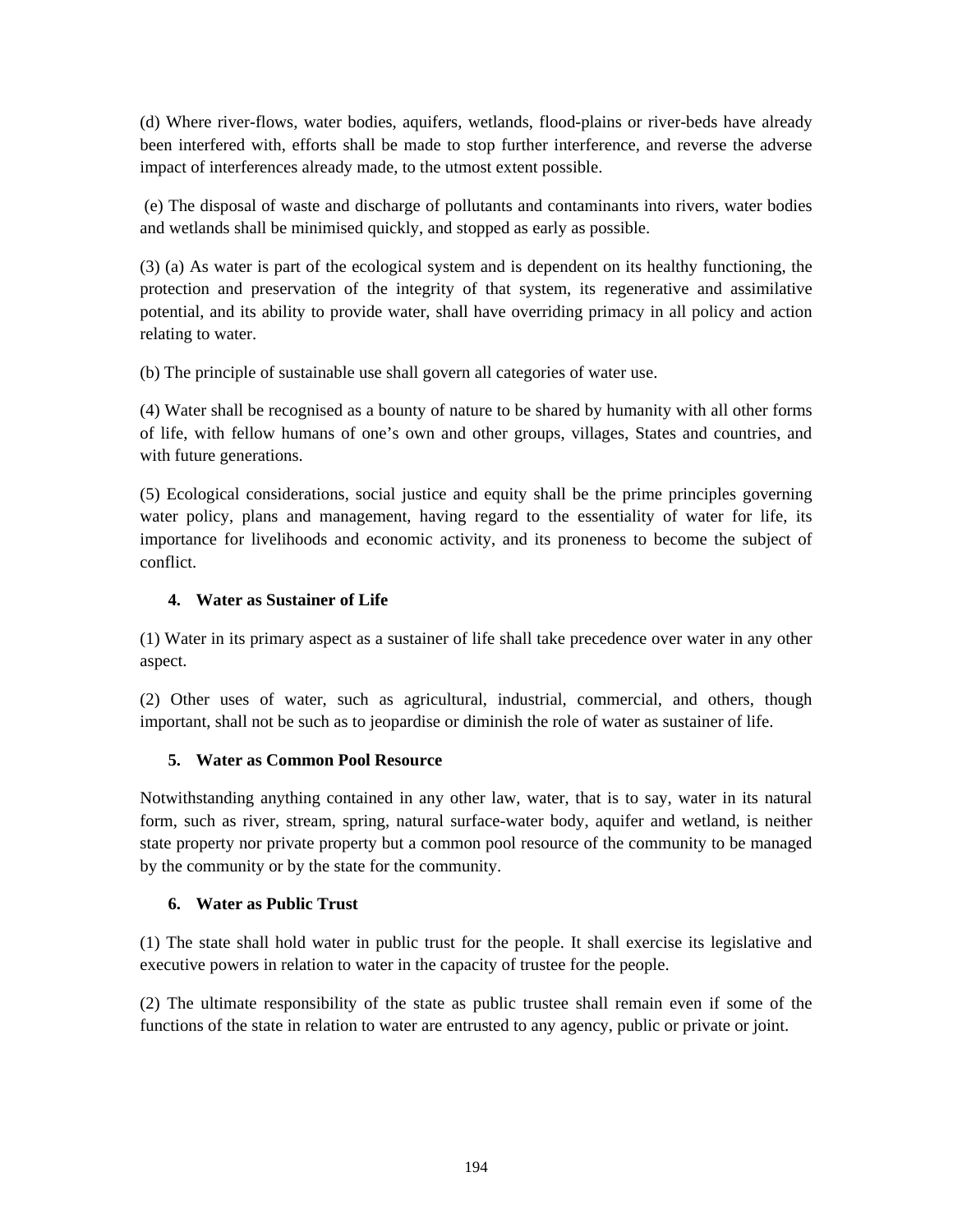#### **7. Water as a Scarce Resource**

(1) Having regard to the growing pressure on the finite availability of freshwater in nature, the prime principles governing water-use of all kinds shall be equity, economy, efficiency, minimisation of waste, resource-conservation, and ecological sustainability.

(2) The theft of water from public supply systems, the unauthorised power-driven lifting of water from rivers, lakes and other water bodies and from aquifers, and the pumping of water from river beds, shall be prevented through stringent measures, while ensuring that such measures do not have the effect of impinging on the right to water for life assured in Section 10 of this Act or the social justice provisions of Section 20 of this Act.

(3) It shall be the duty of the state at all levels, the citizens, and all categories of water-users, to endeavour to reduce their water footprint at every level, and thereby the water footprint of India.

# **8. Basin and Aquifer as Guiding Frameworks**

(1) Every water-related activity in any part of a river-basin, or a sub-basin of a large basin, whether it is a large project involving a dam, reservoir and canal system, or a diversion barrage, or a small-scale local water-harvesting structure, or the extraction of groundwater, shall be undertaken with due regard to:

(a) the hydrological and ecological characteristics and features of the basin or sub-basin as a whole;

(b) the land-use appropriate to the relevant area;

(c) the relationship between surface water and groundwater; and

(d) a holistic view of the relationships of all such activities with one another and with the basin or sub-basin as a whole.

(2) The optimal utilisation of waters within a river basin shall be ensured, with due regard to the reasonable present and future needs for life and livelihoods, appropriate economic activity, social justice and equity, and ecological sustainability.

(3) River-flows adequate to preserve and protect a river basin as a hydrological and ecological system shall be maintained.

(4) (a) It is only after ensuring full conformity to the principles stated in sub-sections (1) to (3) of this section, that any inter-basin transfer of waters shall be considered.

(b) Such a transfer, if found necessary, shall be made only with the consent of the parties concerned, and after due consideration of its environmental, ecological, cultural, social and human implications, as determined in an independent, objective and professional manner.

(5) The extraction of groundwater in any manner in any area shall be undertaken with due regard to the hydrogeological and ecological characteristics and features of the aquifer as a whole.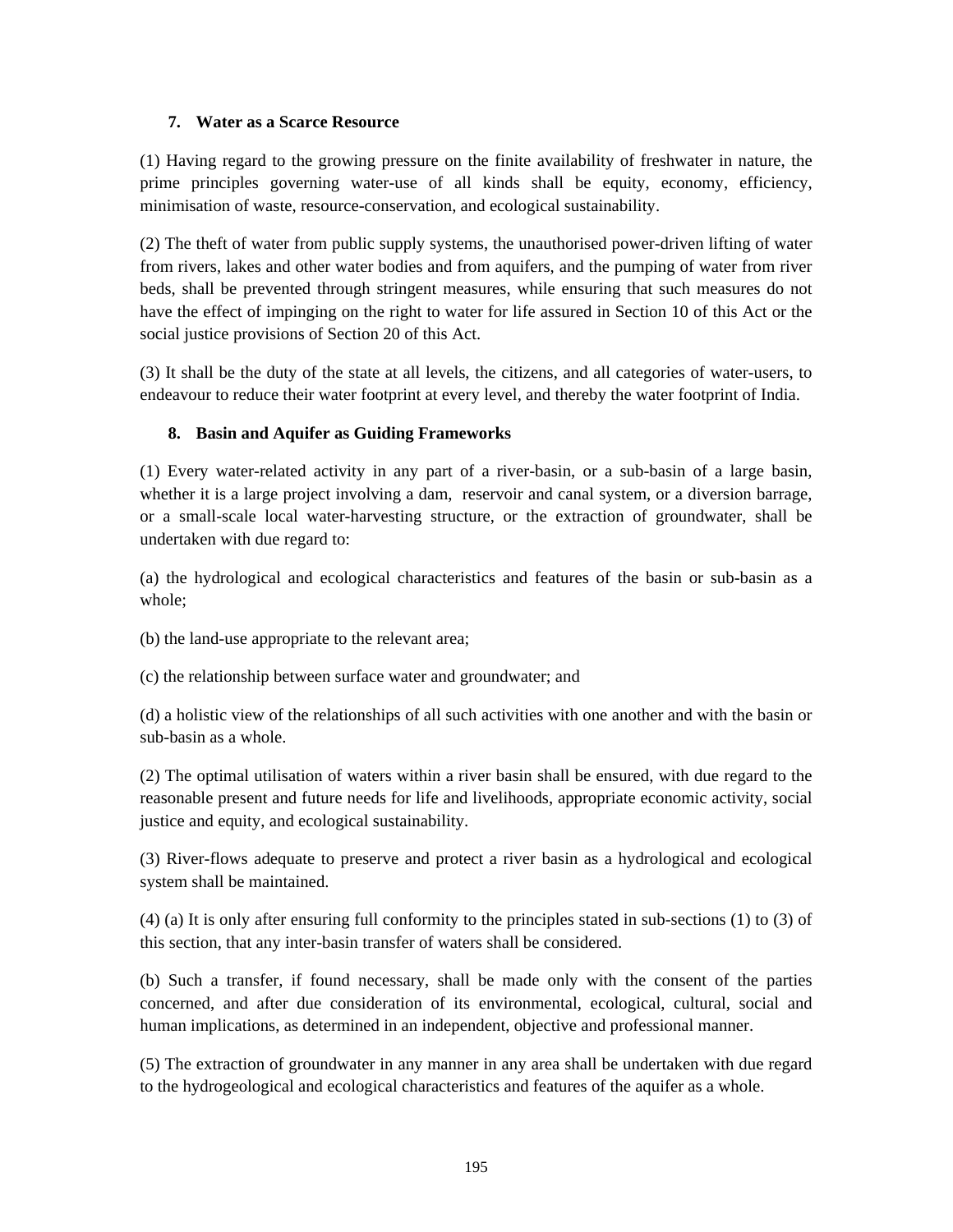(6) In all water-related activities, due regard shall be had to the relationship between the riverbasin or sub-basin and the aquifer.

(7) Appropriate institutional arrangements, as elaborated further in Section 14 below, shall be established to ensure coordination and harmonisation at the basin level, aquifer level and between basin and aquifer.

### **9. Water-use and Land-Use**

(1) Water-use decisions shall have due regard to the land-use appropriate to the relevant area, and in turn, the proper land-use for an area shall be decided with due regard to the availability of water.

(2) In decisions on land-use for various purposes, due regard shall be had to the protection of water sources, catchments, and drainage paths.

(3) Where water sources, catchments or drainage paths have already been interfered with, efforts shall be made to stop further interference, and reverse the adverse impact of interferences already made, to the utmost extent possible.

#### **10. Right to Water**

(1) Every human being, and livestock or other domestic animal or bird, shall have the right to sufficient and safe water to meet the requirement of water for life.

Note: The quantity and quality of water that is considered sufficient and safe to qualify as water for life shall be as prescribed.

(2) The right to water for life shall take precedence over water rights, if any, for other uses including agricultural, industrial, commercial, municipal, and recreational uses.

(3) In the case of tribal and other communities dependent on traditional natural water sources including rivers, streams, lakes, springs, and others, the right to water for life shall include their right of access to those sources.

(4) The state at all levels shall ensure the realisation of the right to water for life, and monitor and review it periodically, through a participatory and transparent process.

(5) In the case of wildlife, their access to their natural water sources and the natural availability of water to them, shall not be adversely affected by human actions, plans or projects.

# **11. Priorities in Water Allocations**

(1) In all allocations of water by governments at any level, or by any other duly authorised body or agency or institution, public or private, the first and over-riding priority shall be for water for life, followed by water required for all other uses, viz., water for livelihoods for vulnerable sections, water as a social good, and water for agricultural, industrial, commercial, recreational and other uses.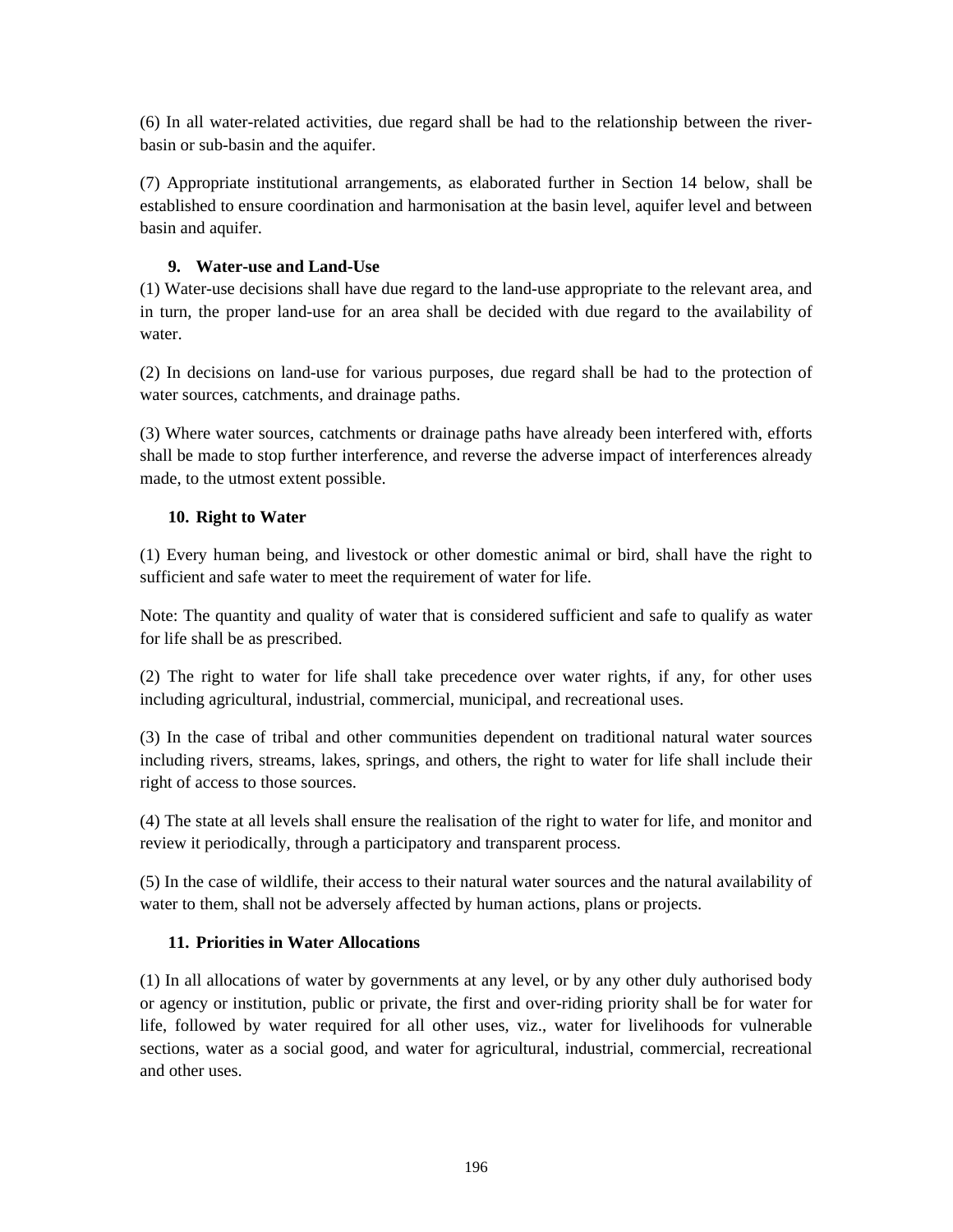(2) The *inter se* priorities in allocations for different water-uses other than water for life shall be as determined by the appropriate authorities or agencies with reference to local circumstances such as local climate, land and soil characteristics, water availability, prevalent activities and livelihoods, and the land-uses indicated by those circumstances.

### **12. Water Conflicts: Inter-State River Water Disputes**

(1) Appropriate institutional arrangements, as elaborated further in section 14 below, shall be established at all levels within the State and beyond up to an inter-State river-basin, to obviate and/or resolve emerging inter-State river-water disputes through negotiations, conciliation or mediation, or other such means, at the earliest stages before the disputes become acute, so as to avoid recourse to adjudication as far as possible.

(2) In such efforts, and in the event of adjudication under the Inter-State Water Disputes Act 1956 (as amended in 2002) if it becomes necessary, the following broad principles shall be kept in view.

(a) None of the States in a river-basin owns the river; all of them have use rights.

(b) All basin States in a river system are equal in rights- status, and there is no hierarchy of rights among them, and further, in this context, equality of rights means not equal but equitable shares in the river waters, as stated in sub-section 2 (e) of this Section.

(c) The upper basin-State shall adopt a cautious and minimalist approach to major interventions in inter-State rivers; provide advance information to the lower basin-States about plans for intervention; consult them at all stages on possible impacts; and take care to avoid significant harm or injury to them.

(d) In an inter-State river system, all basin States shall cooperate in good faith in the equitable, prudent and holistic use of the river waters for the benefit of all.

(e) Where a State-wise allocation of the waters of an inter-State river becomes necessary, such allocation shall be governed by the principle of equitable sharing for beneficial uses.

(f) The principle of equitable sharing for beneficial uses implies that the upper basin-State shall respect the legitimate needs and claims of the lower basin-State, and that the latter shall recognise the legitimate needs of the former, and further that the former shall refrain from causing harm to the latter, and the latter shall not seek a veto on upstream uses.

(g) The relevant factors to be considered for equitable sharing in terms of sub-sections (e) and (f) of this section shall include but shall not be limited to:

- (i) geographic, hydrographic, hydrological, hydrogeological, climatic, ecological, and other natural features;
- (ii) the social and economic needs of the basin States concerned;
- (iii) the population dependent on the waters of the inter -State river basin in each basin State;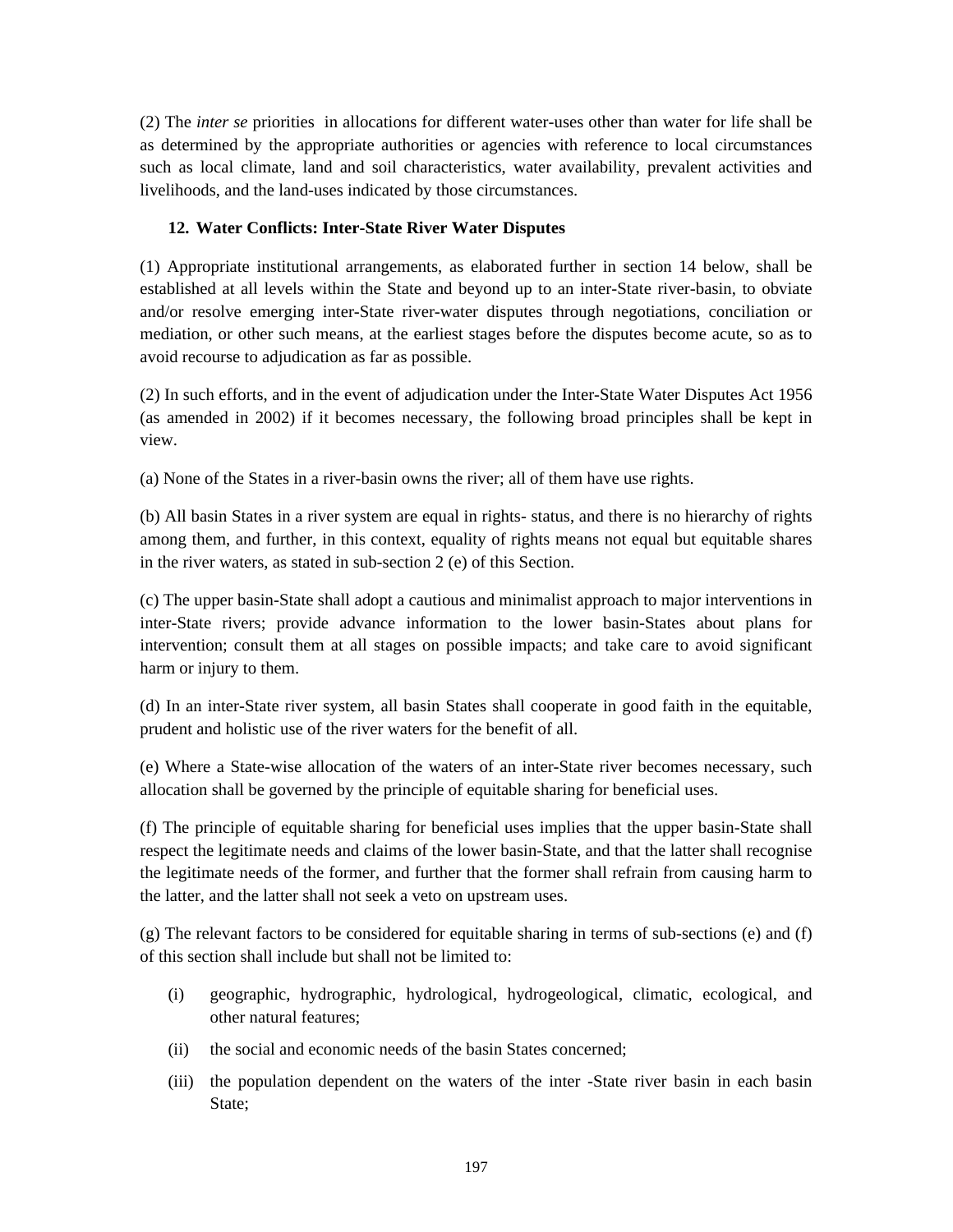- (iv) the effects of the use or uses of the waters of the river basin in one basin State upon other basin States;
- (v) existing and potential uses of the waters of the inter-State river basin;
- (vi) the conservation, protection, and economical use of the waters of the inter-State river basin;
- (vii) the availability of appropriate alternatives to the particular planned or existing use;
- (viii) the sustainability of proposed or existing uses; and
- (ix) the minimisation of environmental, social or human impacts of proposed uses.

(h) The weight of each factor mentioned in sub-section (g) above shall be determined in each case in accordance with the relevant circumstances of the case. In determining what is a reasonable and equitable use, all relevant factors are to be considered together and a conclusion reached on the basis of the whole.

(i) The sharing shall be only of water that is available for sharing after the ecological functions of the river are ensured.

(j) In any settlement by agreement or adjudication on an inter-State river waters dispute, the principles and modalities of sharing the waters in a difficult year of low flows shall be clearly laid down.

(k) Adjudication, wherever necessary, shall be pursued with goodwill and a willingness to find an acceptable answer to the dispute, including the possibility of an agreed settlement.

(3) The resolution of inter-State river-water disputes, whether by agreement or by adjudication, is not a one-time settlement but shall be recognized as a continuous process of conformity to the spirit of the settlement, and ensuring this shall be among the responsibilities of the institutional arrangements referred to in sub-section (1) of this section.

(4) Data of all kinds needed for the purposes of sub-sections (1) to (3) of this section shall be freely shared by the States concerned and put in the public domain for the information of all without any restrictions on the grounds of confidentiality or secrecy.

# **13. Water Conflicts: Other Kinds**

(1) All efforts shall be made through appropriate institutional arrangements at all levels to prevent a water-related dispute or conflict from arising between or among different water-uses, or different groups or classes of users, or different areas, and when a dispute or conflict does arise, to settle it through negotiations, conciliation or mediation, or other such means, before the dispute or conflict becomes acute, so as to avoid recourse to litigation as far as possible.

(2) All such efforts shall be guided by the principles and priorities laid down in Sections 4, 10 and 11 of this Act.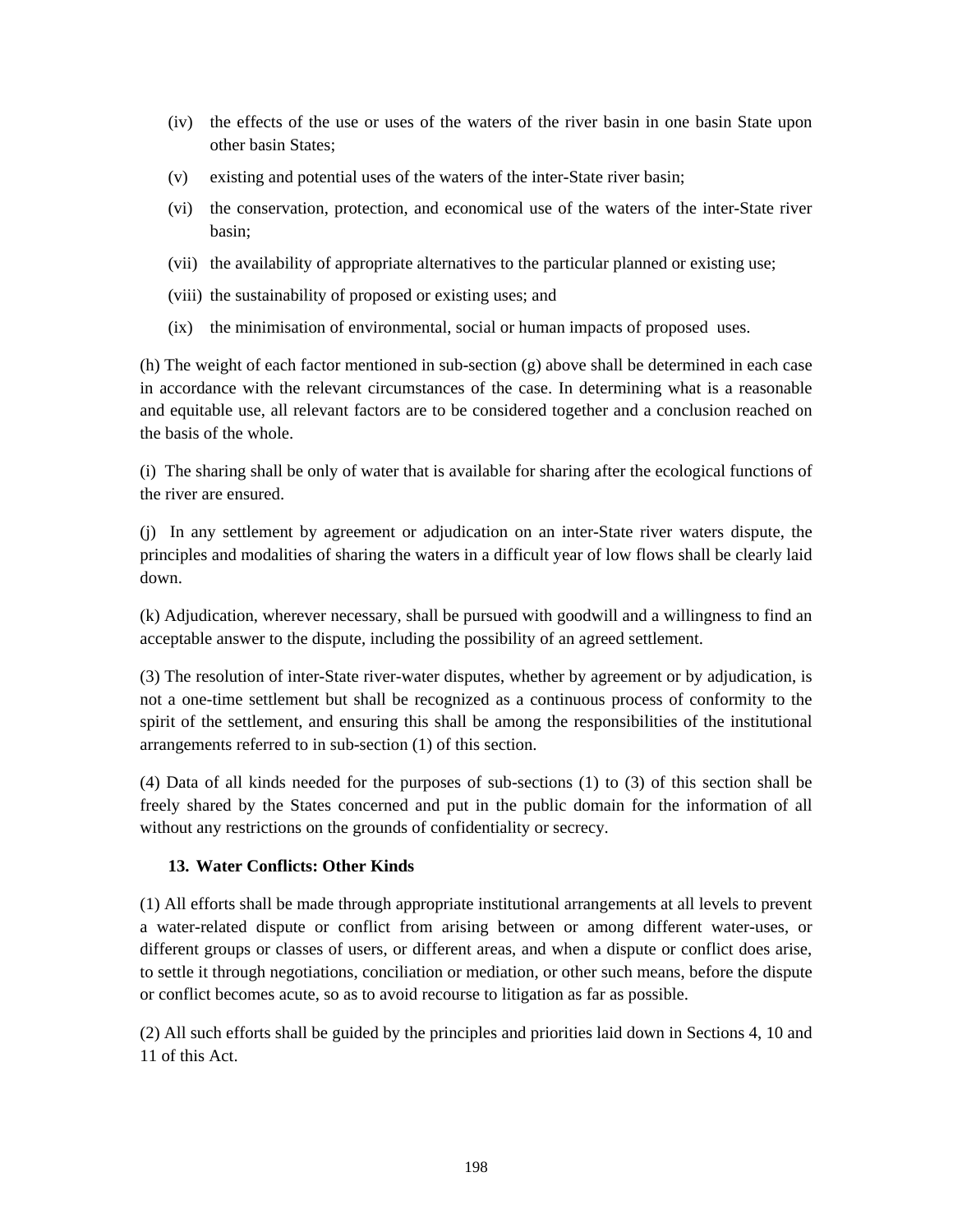(3) Data of all kinds needed for the purposes of sub-sections (1) and (2) of this section shall be freely shared by the authorities concerned and put in the public domain for the information of all without any restrictions on the grounds of confidentiality or secrecy.

(4) The institutional arrangements envisaged in sub-section (1) of this section shall be made at all levels and scales from micro-watersheds to sub-basins or basins or aquifers, on the lines outlined in Section 14 below.

(5) Existing water-related conflicts or disputes shall be reviewed and appropriate action taken in the light of the provisions of this Act.

#### **14. Institutional Arrangements**

(1) The institutional arrangements envisaged in earlier sections for

(a) basin-level, aquifer-level, and basin-aquifer coordination and harmonisation (section 8),

(b) ensuring the right to water for life (section 10),

(c) allocation and priority decisions (section 11),

(d) obviating and resolving inter-state river-water disputes (section 12), and

(e) obviating and resolving other kinds of water-related disputes and conflicts (section 13),

may be several parallel ones or one integrated structure as appropriate.

(2) (a) The institutional arrangements referred to in sub-section (1) of this section, whether several parallel ones or one integrated structure, shall be built from the village or microwatershed level federating upwards in a nested series to the sub-basin or basin level, with arrangements for inter-State coordination in the case of basins spread over more than one State.

(b) In designing the institutional arrangements, due regard shall be had to harmonising administrative and hydrological divisions.

(3) At every level in the nested structures referred to in sub-section (2) of this section, the institutional arrangements shall be representative of all those concerned including, as appropriate, all categories of water-users, government administrators and technical personnel, and academics and experts outside the Government, and shall be fully participatory.

(4) (a) The institutional arrangements that are adopted shall have equity, social justice, resourceconservation and ecological sustainability, as their overarching concerns, and shall be guided by basin hydrology and ecology in all their decisions.

(b) The principles of transparency and accountability shall be central to the design and implementation of institutional arrangements.

(5) Existing institutional arrangements such as water-users' associations, village watershed committees, pani panchayats, and others, including those which are being planned and those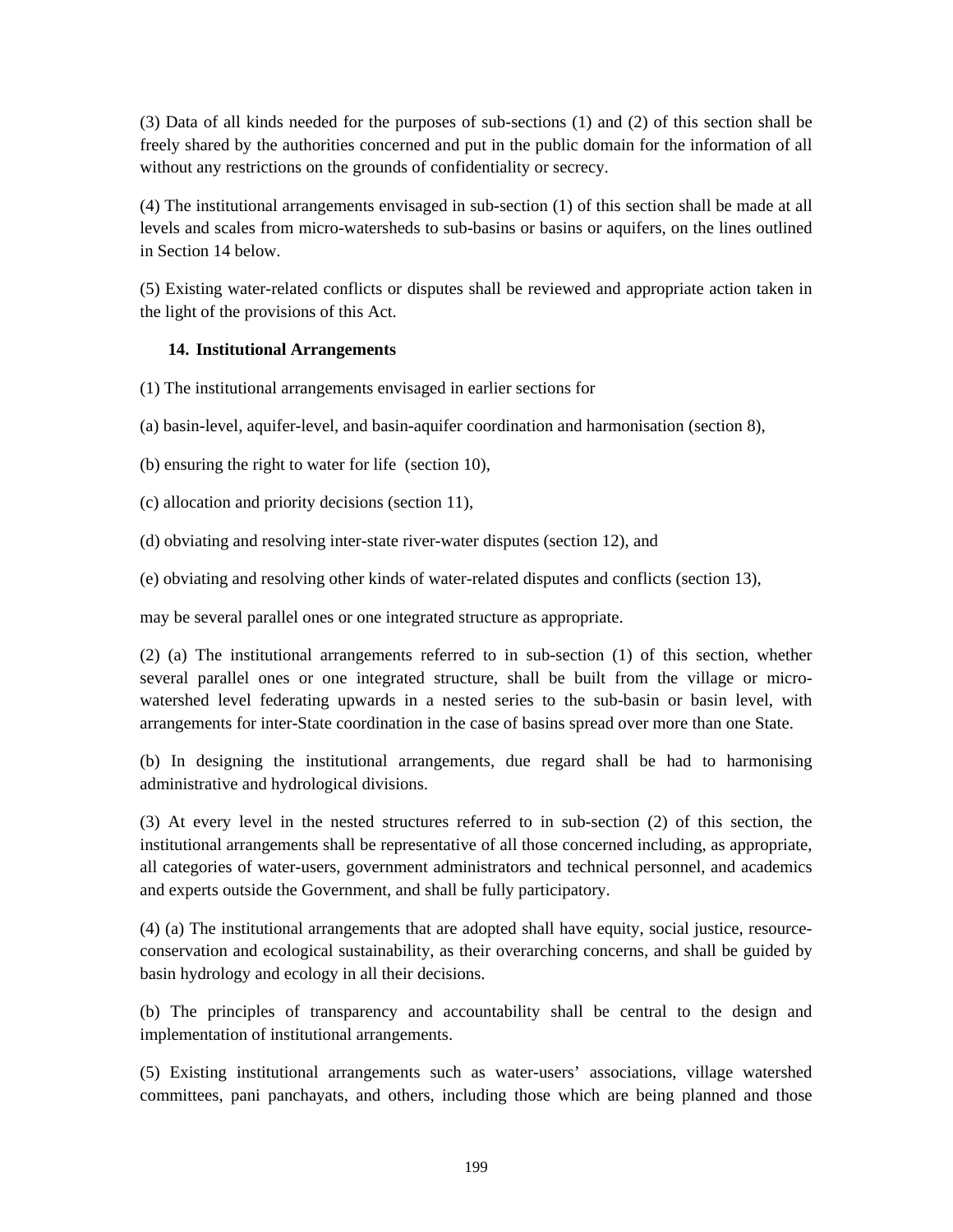which have been set up under other laws but are not yet fully operational, shall all be reviewed to ensure conformity to the provisions of sub-sections (1) to (4) of this section and other relevant sections of this Act.

(6) In particular, the need for a State-level Water Resources Regulatory Authority and the nature of the regulation that is envisaged shall be carefully reviewed in the light of sub-sections (1) to (4) of this section, and if such an institution is found necessary, care shall be taken to ensure the following:

- (a) that it is a truly autonomous, professional, inter-disciplinary body, with managerial, professional, mediatory and adjudicatory capabilities built in;
- (b) that it is truly consultative and participatory in its composition and functioning, and that representatives of civil society are associated with it at all levels and at every stage;
- (c) that it is decentralised in its own functioning and is also consistent with the constitutional scheme of democratic decentralisation; and
- (d) that its mandate and functioning are in harmony with the provisions of this Act.

(7) (a) The institutional arrangements shall conform to the principle of subsidiarity, i.e., the principle that decisions shall be taken at the lowest appropriate level.

(b) The appropriate level for decision-making shall be determined with reference to the nature of the decision, the knowledge and expertise needed, and the implications of the decision for other levels.

(8) In establishing institutional arrangements due regard shall be had to the Model Bill for a Statelevel Water Regulatory System circulated by the Central Government.

#### **15. Major Water Projects**

(1) All large projects involving dams or barrages or other structures on rivers to store or divert their waters for irrigation, hydroelectric power generation, flood control, or other purposes, including run-of-the-river projects, shall be guided by a cautious, minimalist approach, and by the precautionary principle as regards their environmental, ecological, social, human and other impacts and consequences.

(2) Strong and exceptional justification shall be needed to permit any proposed interference with the natural flows of rivers by dams, barrages or other structures on the river.

(3) A large project of the kind mentioned in sub-section (1) of this section shall be selected only if, after an assessment of all options available for achieving the objectives in view, such a project is found to be the unique solution or the best of all available options in the given case*.* 

(4) Least environmental impact and no or minimum displacement of people shall be important selection criteria in the decision-making on such projects. The options assessment referred to in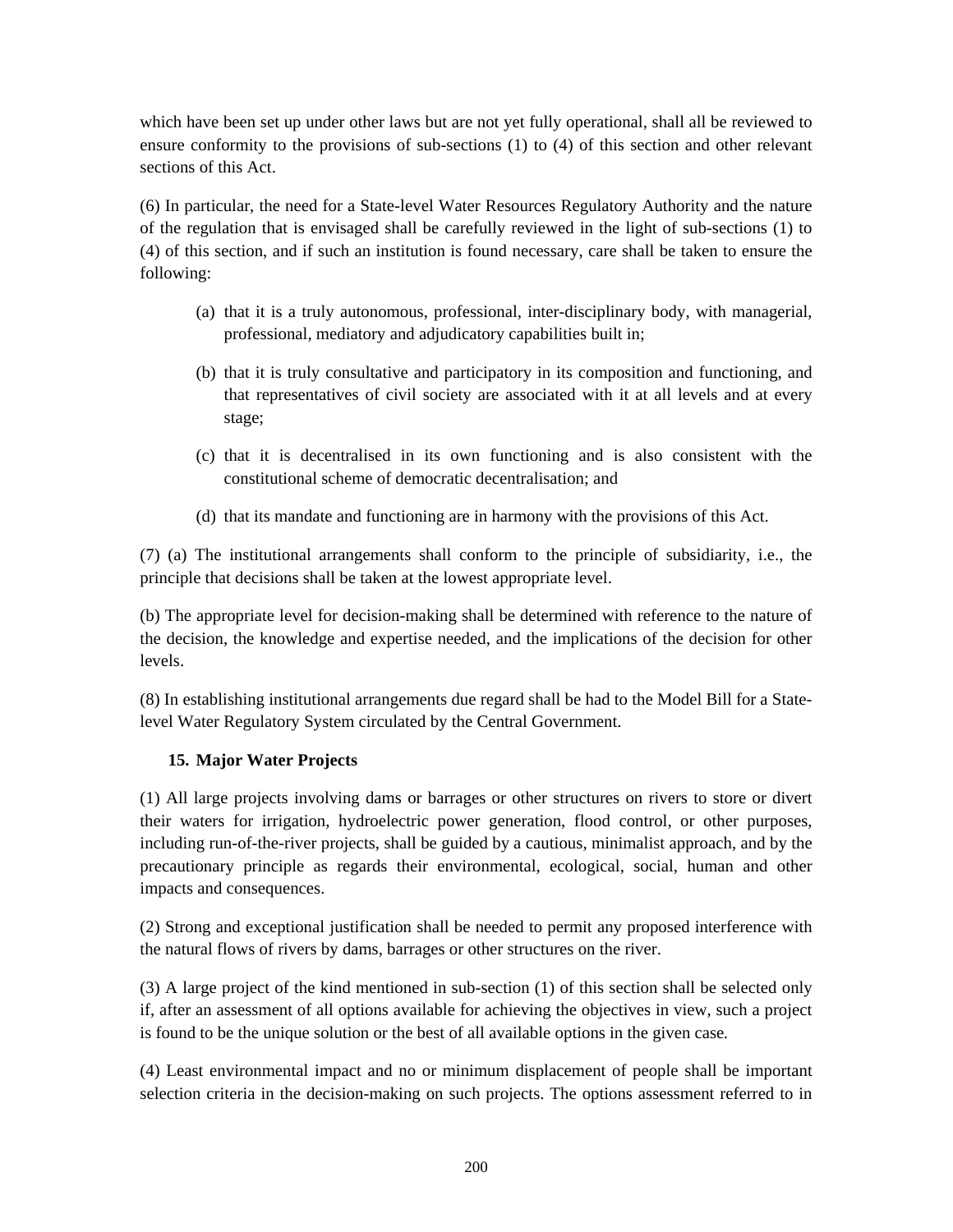sub-section (3) of this section shall include non-displacing or less-displacing alternatives to a proposed project.

(5) The decision on a project shall be based on the free, informed prior consent of the people likely to be affected by the project in any manner, and also on fully independent, professional, rigorous, comprehensive and objective Environmental Impact Assessment studies, including cumulative Environmental Impact Assessment studies if there are multiple projects on a river system.

(6) The people likely to be displaced or otherwise affected in any manner by a project shall have the first claim on the benefits expected from the project.

(7) The policies and measures of resettlement and/or rehabilitation of people likely to be displaced or otherwise affected in any manner by a project shall be such as to ensure the enhancement or at least the maintenance of their earlier living standards and quality of life.

(8) Construction activity on a project shall proceed *pari passu* with environmental remedial/compensatory/mitigatory actions and resettlement/rehabilitation measures, in the sense that progress on such actions and measures shall determine the pace of construction activity and that the latter shall not proceed ahead of the former.

#### **16. Groundwater**

(1) Notwithstanding anything contained in any other law, groundwater, like surface water, shall be regarded as a common pool resource held in public trust by the state.

(2) (a) Groundwater extraction shall be brought under regulation for ensuring equity, resourceconservation, and water quality.

(b) Such regulation may be through various means as appropriate, including control through the electricity tariff, the restriction of the availability of electricity for groundwater-pumping for agricultural use to a certain number of hours, and the community management of groundwater as a common pool resource.

(3) For the purpose of the community management of groundwater, all aquifers shall be mapped and delineated through a participatory effort, drawing upon local, traditional knowledge, modern knowledge including hydrogeology, engineering and satellite imagery, and the social sciences.

(4) Aquifer-users' associations shall be formed for the sustainable management of the aquifers and the conservation of the resource.

(5) The objective of programmes for the artificial recharge of groundwater shall be to offset a part of the depletion that has occurred, and not to provide more water for wasteful use.

(6) In establishing institutional arrangements for groundwater management, due regard shall be had to the Model Bill for the Conservation, Protection, and Regulation of Groundwater circulated by the Central Government.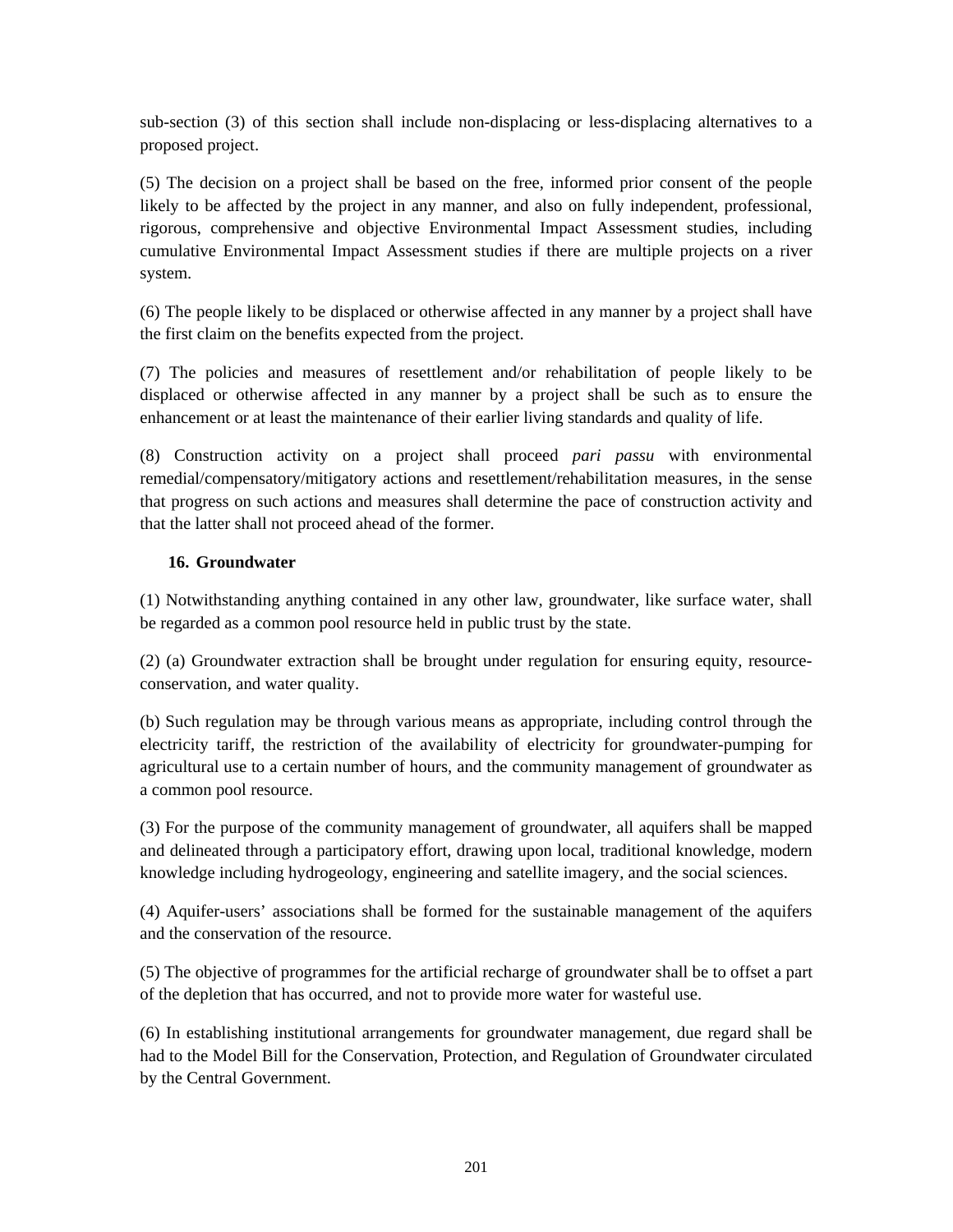#### **17. Local Water Augmentation and Management**

 (1) Decentralised local rainwater-harvesting and micro-watershed development shall be the preferred route for water augmentation and management, and shall be undertaken wherever technically and socially feasible.

(2) In undertaking the activities referred to in sub-section (1) of this section, due regard shall be had to the suitability of the location chosen for structures, possible downstream impacts, and harmony with basin hydrology and ecology.

(3) Such efforts shall be based on local community knowledge and traditional wisdom as well as modern science.

(4) Customary laws which form part of such traditional wisdom and practices shall be given due recognition by the state, provided they are non-discriminatory.

(5) Institutional arrangements shall be made and social sanctions used (a) to ensure the prudent, economical, equitable and resource-conserving use of the water harvested by diligent effort by the local community, (b) to avoid or minimise disputes and resolve them when they arise, and (c) to protect the harvested water from appropriation by some to the detriment of others.

(6) Such local efforts and initiatives shall be inclusive, equitable and non-discriminatory.

(7) The state at all levels shall formally recognise and encourage local initiatives for rainwaterharvesting and micro-watershed development.

(8) Effective working relationships shall be established between the informal community institutions for water-related activities and the formal institutions of local governance, i.e., the Panchayati Raj Institutions.

# **18. Water Services: Corporatisation, Privatisation**

(1) Water supply, being an essential service and a fundamental right, shall be the responsibility of the state.

(2) If for any reason the state wishes to entrust this responsibility to an autonomous or corporate body, public or private, this shall not affect people's fundamental or human rights in any manner.

(3) The state's responsibility for ensuring people's right to water shall remain despite corporatisation or privatisation of water services.

(4) The privatisation of the service, if considered necessary and appropriate, shall not lead to the privatisation of the resource.

(5) Considerations of profitability shall not override such social conditions and obligations as are imposed on the autonomous or corporate body as a part of the corporatisation or privatisation of water services.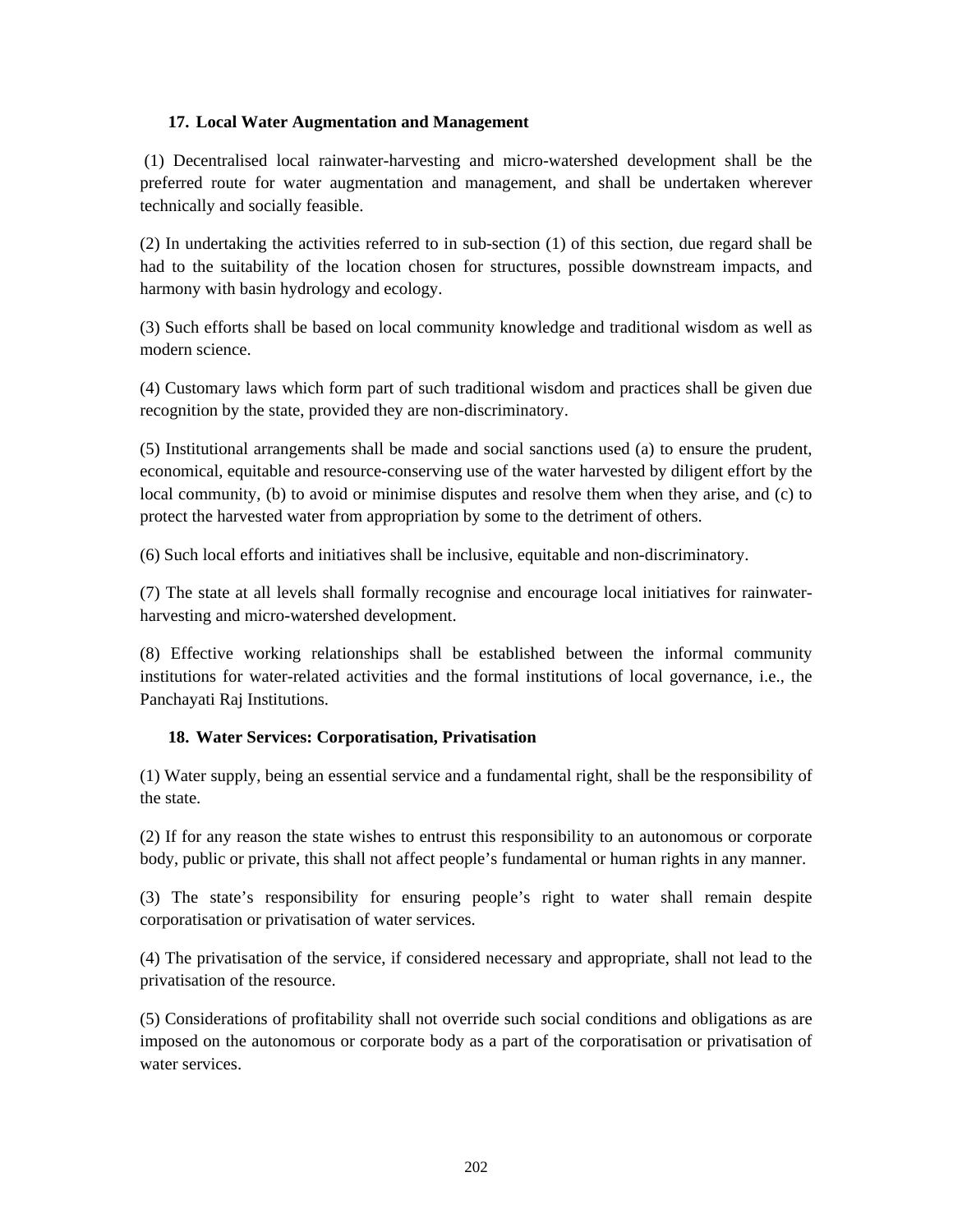#### **19. Water Markets**

(1) Water markets shall not be encouraged to flourish and proliferate in an uncontrolled manner, but may be allowed to function subject to careful regulation in the interests of equity, social justice, resource-conservation and the protection of the aquifer.

(2) In particular, the bottled water and soft drinks industries shall be reviewed to ensure (a) that the need for bottled water is reduced by the better provision of adequate, safe and reliable water supply through public systems; (b) that the industries' draft of raw water from water sources of any kind for processing is not such as to affect adversely the availability of water for life or livelihoods in the community dependent on the water source in question; and (c) that the disposal of process material and waste or reject water does not have an adverse impact on the water source or on the soil in the surrounding area.

#### **20. Water Pricing**

(1) The pricing of water shall be based on a differential pricing system in recognition of the multiple roles of water as fundamental right, social good, economic good, and part of history, culture and religion.

(2) (a) Water used for commercial agriculture and for industry or commerce is an economic good, and may be priced on the basis of 'full cost recovery' or full economic pricing, or higher if needed and appropriate in a given case.

(b) Water used for subsistence or vulnerable livelihoods may be priced at such rates as may be considered appropriate in the relevant socio-economic circumstances.

(3) Water as a social good may be priced at such rates as may be considered appropriate.

(4) Water as a fundamental right and a part of the right to life, shall not be denied to anyone on the ground of inability to pay.

(5) For domestic water supply, a graded pricing system may be adopted, with 'full cost recovery' pricing for the middle-income and high-income groups, affordable pricing for those below that level, and a modicum of free supply to the very poor, or alternatively, a minimal quantum of water may be supplied free to all.

(6) There should be prohibitive penalties to discourage profligate use, and the service should be denied beyond a certain limit.

(7) The pollution of water sources and supplies should be severely discouraged through the 'polluter pays' principle, the payment by the polluter being equal to what is required to restore the pre-polluted condition, and it should at the same time be ensured that the principle is not distorted to mean that payment authorises pollution.

(7) Decisions by the State Governments, local bodies (PRIs and nagarpalikas) or other agencies on actual pricing systems and their operation shall be broadly guided by the principles set forth in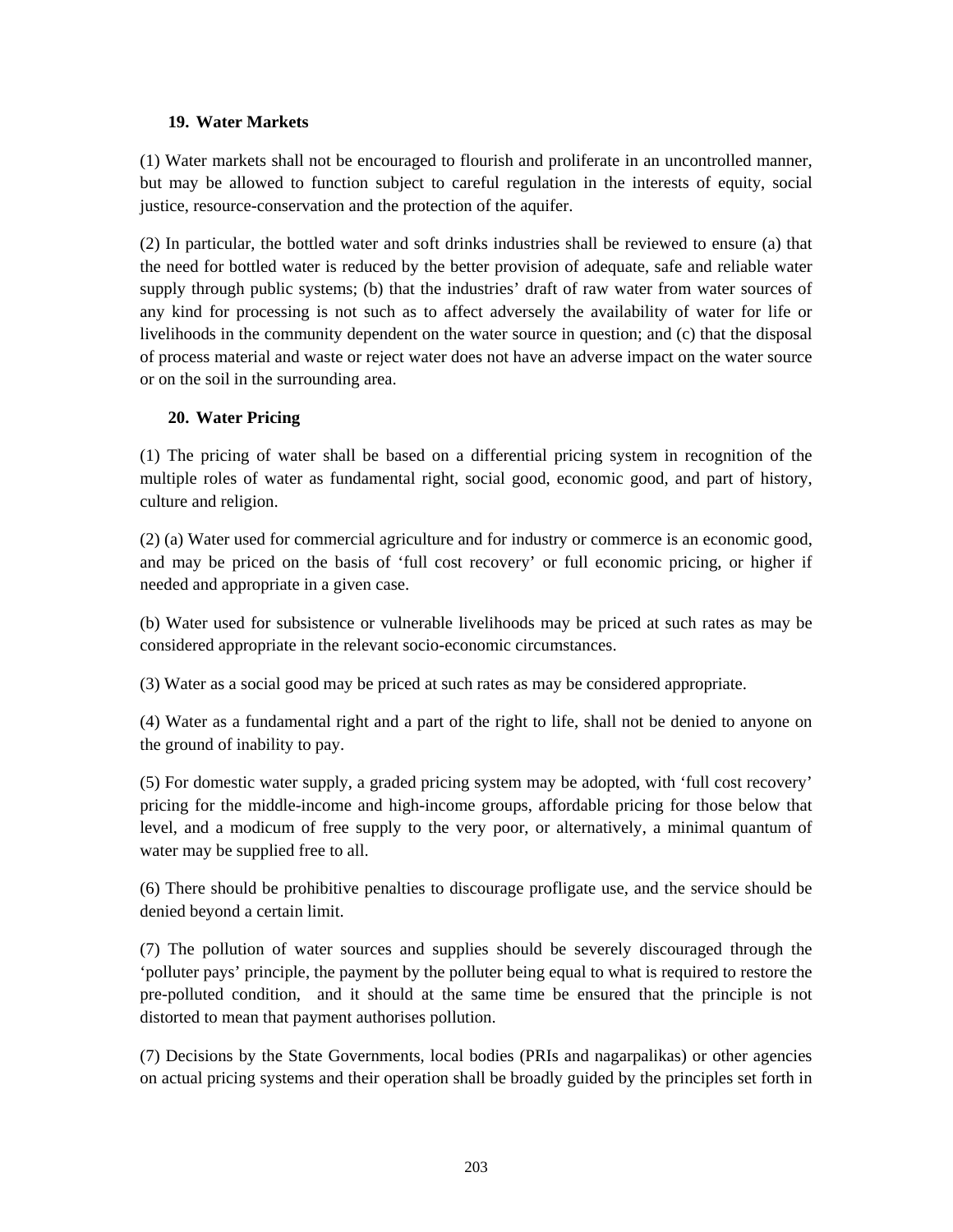sub-sections (1) to (6) of this section, with flexibility for variations in the light of the relevant circumstances.

# **21. Water and Women**

(1) The state at all levels shall take all appropriate steps to protect the rights, interests, and special water and sanitation needs of women.

(2) The access of villages to nearby sources of water shall be improved, making it unnecessary for women to bring water from distant sources.

(3) Women shall be full participants in all water-related institutions at all levels, and their participation in such bodies shall be non-exclusionary, with no reference to title to property or other restrictive criteria.

(4) The state at all levels shall endeavour to enhance the effectiveness of the participation of women in all water -related institutions.

# **22. Water Quality and Pollution**

(1) Subject to the provisions of the Environment (Protection) Act 1986 and Water (Control and Prevention of Pollution) Act 1974, the approach to the prevention and control of pollution and contamination of water sources shall include: (i) reducing water-use in all categories of use; (ii) minimising the generation of waste in all water uses; (iii) recovering, to the extent possible, water for some uses from waste; and (iv) ensuring that nothing that does not meet certain stringent quality standards, to be prescribed, is allowed to enter water sources.

(2) (a) In all water supply systems, rural or urban and public or private, good water quality status, that is to say, water quality conforming to such standards as may be prescribed, shall be achieved throughout the country by (2020).

(b) Water quality in all rivers, streams, surface water bodies, aquifers and other water sources throughout the country, shall be enhanced by (2020) to conform to such standards as may be prescribed.

(c) The health of those rivers, streams, surface water bodies, aquifers and other water sources throughout the country that are heavily polluted and/or contaminated shall be restored by (2020) through special programmes.

# **23. Drought**

(1) The answer to the problems of water-short, arid or drought-prone areas shall be primarily local, and it is only after exploring all local possibilities, or determining that there are no such possibilities, that recourse to water from external sources may be considered.

(2) In drought-prone or arid areas, the pursuit of economic development shall be primarily through routes other than water-intensive industry or agriculture.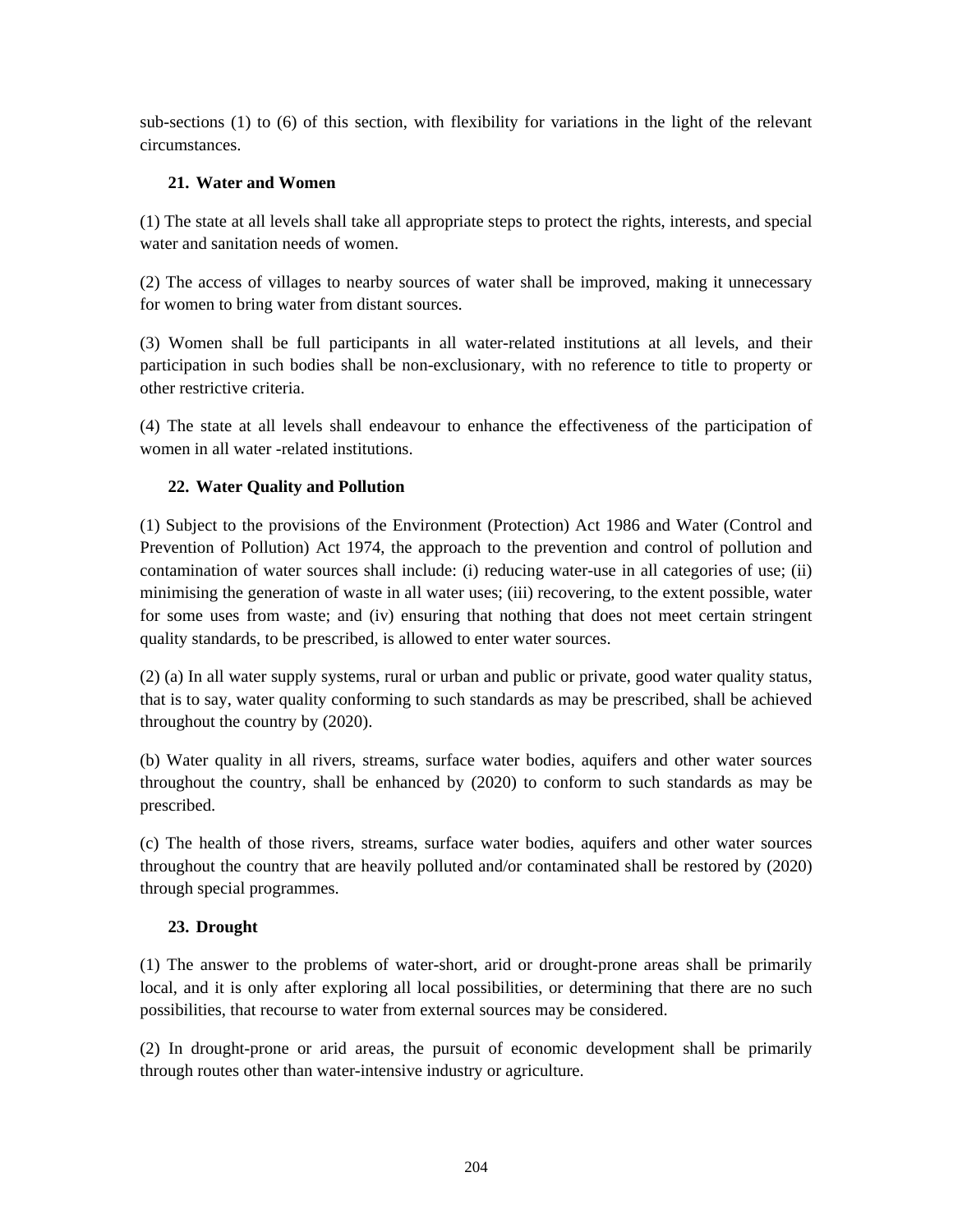#### **24. Floods**

(1) In relation to periodical river floods, the emphasis shall shift from structural flood-control measures to the following approach:

- (a) learn to live with periodical river floods and minimise loss and damage;
- (b) ensure that land-use practices are such as to minimise and not aggravate the adverse impact of floods;
- (c) install adequate and timely advance warning systems;
- (d) be ready with disaster avoidance and management plans;
- (e) learn relevant lessons from traditional coping practices;
- (f) if dams are built for flood moderation among other purposes, ensure that a flood cushion is built in and actually maintained;
- (g) as far as possible, refrain from confining a river within embankments; and
- (h) make flood control and embankment projects, if any, subject to the requirement of Environmental Impact Assessment studies under the Environment Protection Act 1986 and the EIA Notifications thereunder.

(2) A vast, well-equipped, technologically advanced network of stations for observing and analysing precipitation and flows and drawing conclusions, and for the instant (`real time') communication of such information and predictions to downstream areas, shall be established by expanding existing facilities and enhancing their quality and technological status.

(3) Timely information is necessary but not enough; it shall be followed by prompt, adequate, equitable, efficient and humane response.

(4) The thrust of the relief programme shall be, not to reduce people to a state of dependence, but to enhance their ability to help themselves.

(5) Potential or actual conflicts in the context of dealing with floods or administering floodrelief measures, arising between upstream and downstream areas within a State, or between upstream and downstream States, shall be obviated or minimised or resolved by consultations in advance, timely sharing of information, and cooperative or joint efforts and institutional arrangements.

(6) Interferences with natural channels and drainage paths that result in the blocking of storm water drainage and cause or aggravate urban floods shall be avoided.

#### **25. Climate Change and Water**

While further studies and research may be needed for obtaining detailed, precise and area-specific information on the impact of climate change on water resources*,* and on the vulnerabilities of certain areas and settlements such as coastal or low-lying areas, anticipatory action for mitigation and adaptation need not wait for those studies, but shall be taken in hand immediately.